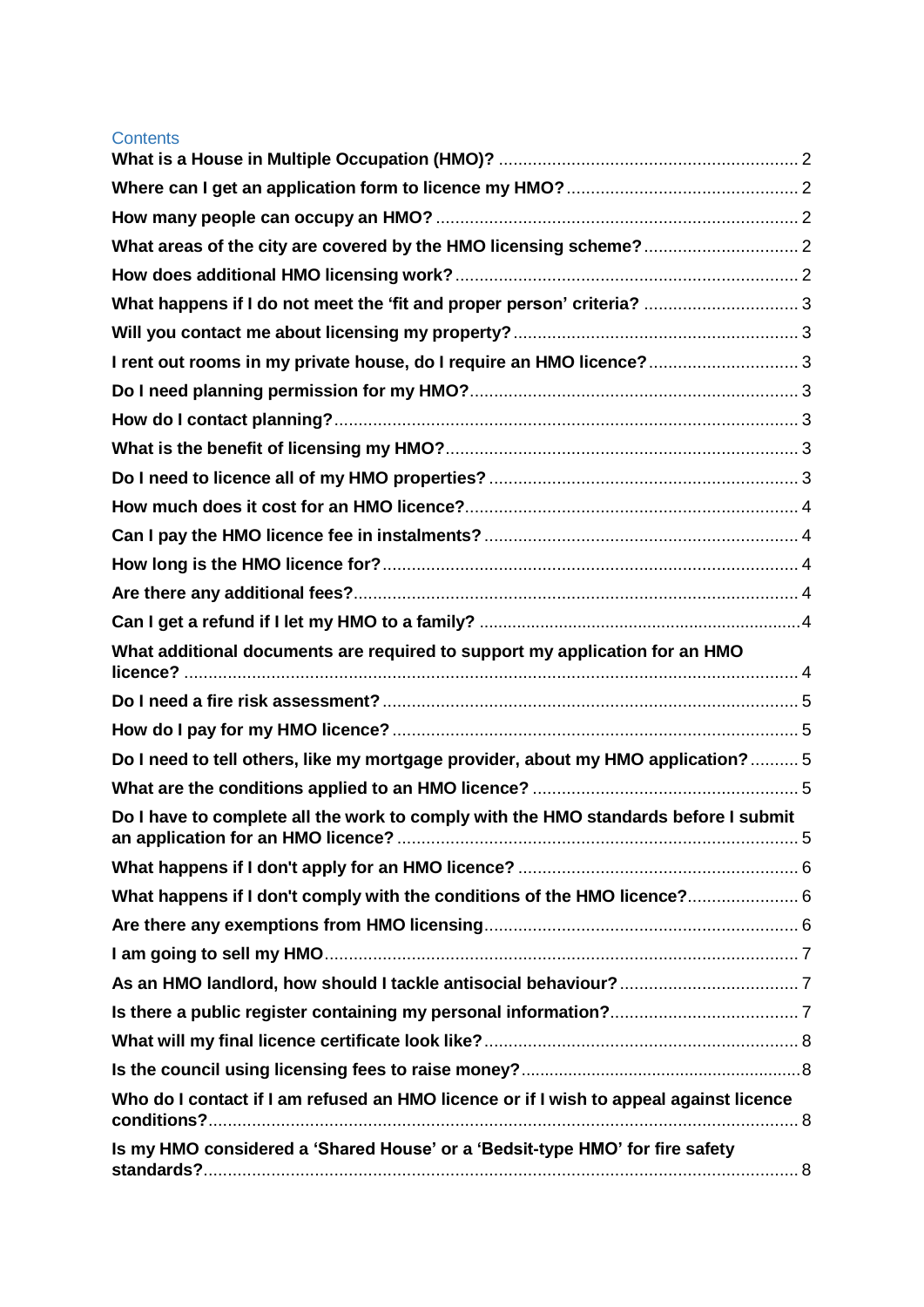# <span id="page-1-0"></span>**What is a House in Multiple Occupation (HMO)?**

- A house in multiple occupation (HMO) is a property occupied by three or more people (including children) who form two or more households and includes shared houses, bedsits and flats where there is some sharing of the kitchen and/or bathroom. This includes houses rented by students.
- A household may be (i) a single person; (ii) a co-habiting couple; (iii) several members of the same family, all related by blood or marriage. For example a house occupied by a brother, sister and one other unrelated occupant would form two households; three unrelated persons would form three households.

### <span id="page-1-1"></span>**Where can I get an application form to licence my HMO?**

- You can complete an online application form or download a hardcopy application form to type or complete by hand.
- If you have downloaded an application form you can post it to: HMO Licensing at the Civic Centre, Southampton, SO14 7LY. Alternatively you can scan the application form and email it to [hmo@southampton.gov.uk.](mailto:hmo@southampton.gov.uk)

### <span id="page-1-2"></span>**How many people can occupy an HMO?**

- The number of people who can live in each HMO is determined by the number and size of bedrooms.
	- There may be limits because of the size, number and location of facilities such as bathrooms, toilets and kitchens. For guidance check the **HMO [standards](http://www.southampton.gov.uk/images/guidance-on-hmo-standards-v2_tcm63-368099.pdf)**

### <span id="page-1-3"></span>**What areas of the city are covered by the HMO licensing scheme?**

- Additional licensing (designation 3) was introduced on 1 October 2018 and covers all HMOs (excluding those subject to Mandatory licensing) in the Bargate, Bevois, Swaythling and Portswood wards of the city.
- The additional HMO licensing scheme (designation 2) was introduced on 20 October 2015 to include all HMOs (excluding those subject to Mandatory licensing) in the Millbrook, Freemantle, Shirley and Bassett wards of the city.
- Mandatory licensing covers the whole city and was introduced on 6 April 2006. From 1<sup>st</sup> October 2018 this scheme has been widened. If you own or manage an HMO which is occupied by five or more people who form two or more households, you must now obtain a licence for the property. There are exemptions to this rule, see the exemption from licensing section on page 6.

### <span id="page-1-4"></span>**How does additional HMO licensing work?**

- Anyone who owns or manages an HMO in the designated area has to apply to the council for a licence. The council must issue a licence if it is satisfied that:
	- The HMO is reasonably suitable for occupation by the number of occupants/households allowed under the licence;
	- The proposed licence holder is a 'fit and proper person' to hold a licence;
	- The proposed licence holder is the most appropriate person to hold the licence;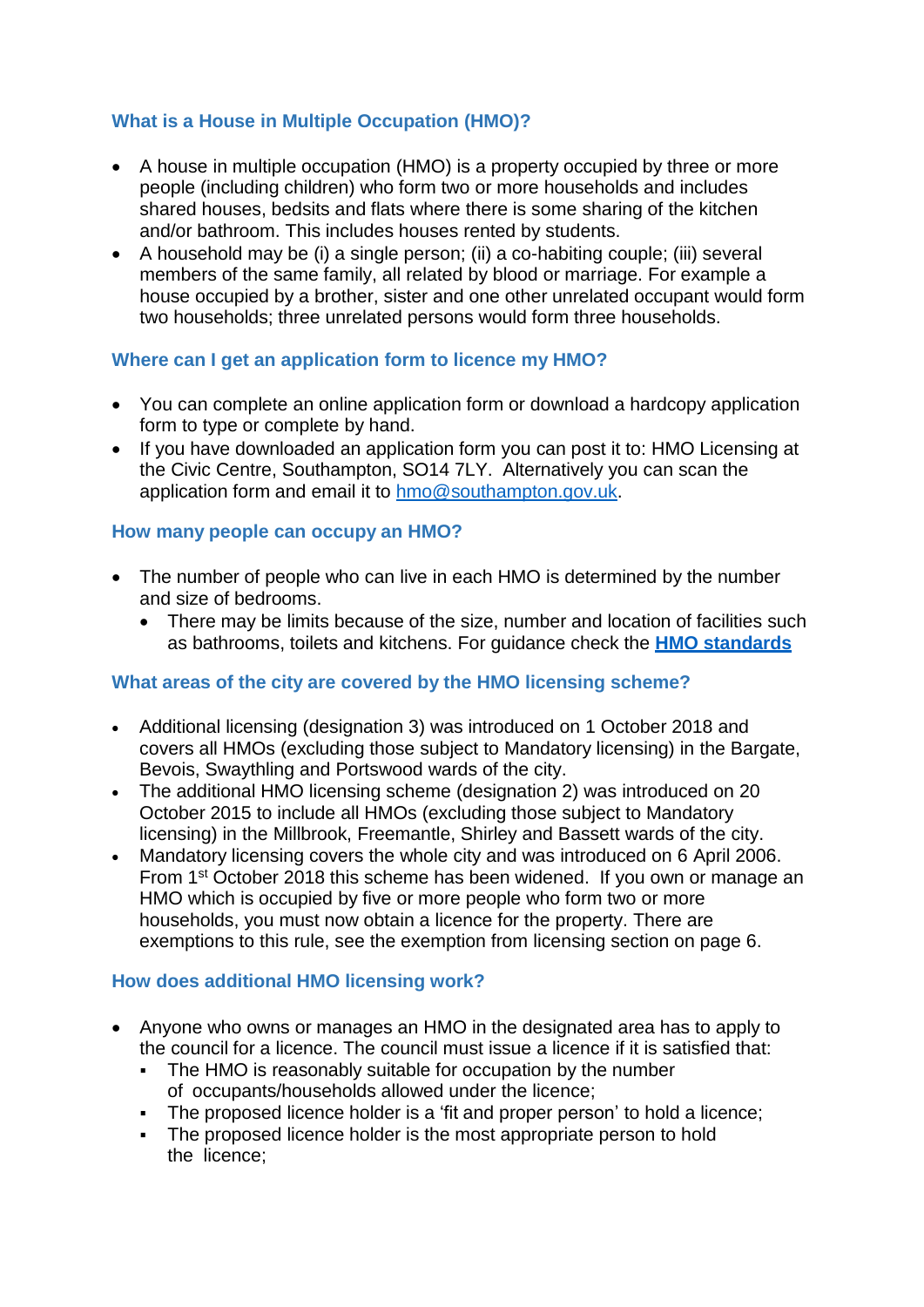- The proposed manager (if there is one) is a 'fit and proper person' to manage the property;
- The proposed management arrangements are satisfactory;
- The person involved in the management of the HMO is competent.

# <span id="page-2-0"></span>**What happens if I do not meet the 'fit and proper person' criteria?**

 You must appoint a manager for your property who meets the **fit and proper person criteria**

# <span id="page-2-1"></span>**Will you contact me about licensing my property?**

• The onus is on the person responsible (usually the owner or manager) for the property to apply to the council for an HMO licence, if necessary.

# <span id="page-2-2"></span>**I rent out rooms in my private house, do I require an HMO licence?**

 A resident landlord and/or family can have up to two lodgers living in the house. If you have three or more lodgers the house will require an HMO licence.

# <span id="page-2-3"></span>**Do I need planning permission for my HMO?**

- Yes.
- You must have planning permission before you let the house as a new HMO.
- You need planning permission to change the use of a property from single to multiple occupation.
- On 23 March 2012, the council adopted the supplementary planning document (SPD) for houses in multiple occupation (HMO). The purpose of the document is to provide supplementary guidance for all parties involved in the planning application process.
- The adoption of this document has coincided with the Article 4 direction becoming effective on 23 March 2012, which has removed permitted development rights to change a family home (C3) into a small HMO (C4). This change of use now requires planning permission.

# <span id="page-2-4"></span>**How do I contact planning?**

Telephone: 023 8083 3006 (option 4) Email: [planning@southampton.gov.uk](mailto:planning@southampton.gov.uk) Web: [www.southampton.gov.uk/planning](http://www.southampton.gov.uk/planning) Address: Planning, Southampton City Council, Civic Centre, Southampton, SO14 7LY.

### <span id="page-2-5"></span>**What is the benefit of licensing my HMO?**

 The licensing scheme is designed to improve housing conditions and ensure the health and safety of tenants.

# <span id="page-2-6"></span>**Do I need to licence all of my HMO properties?**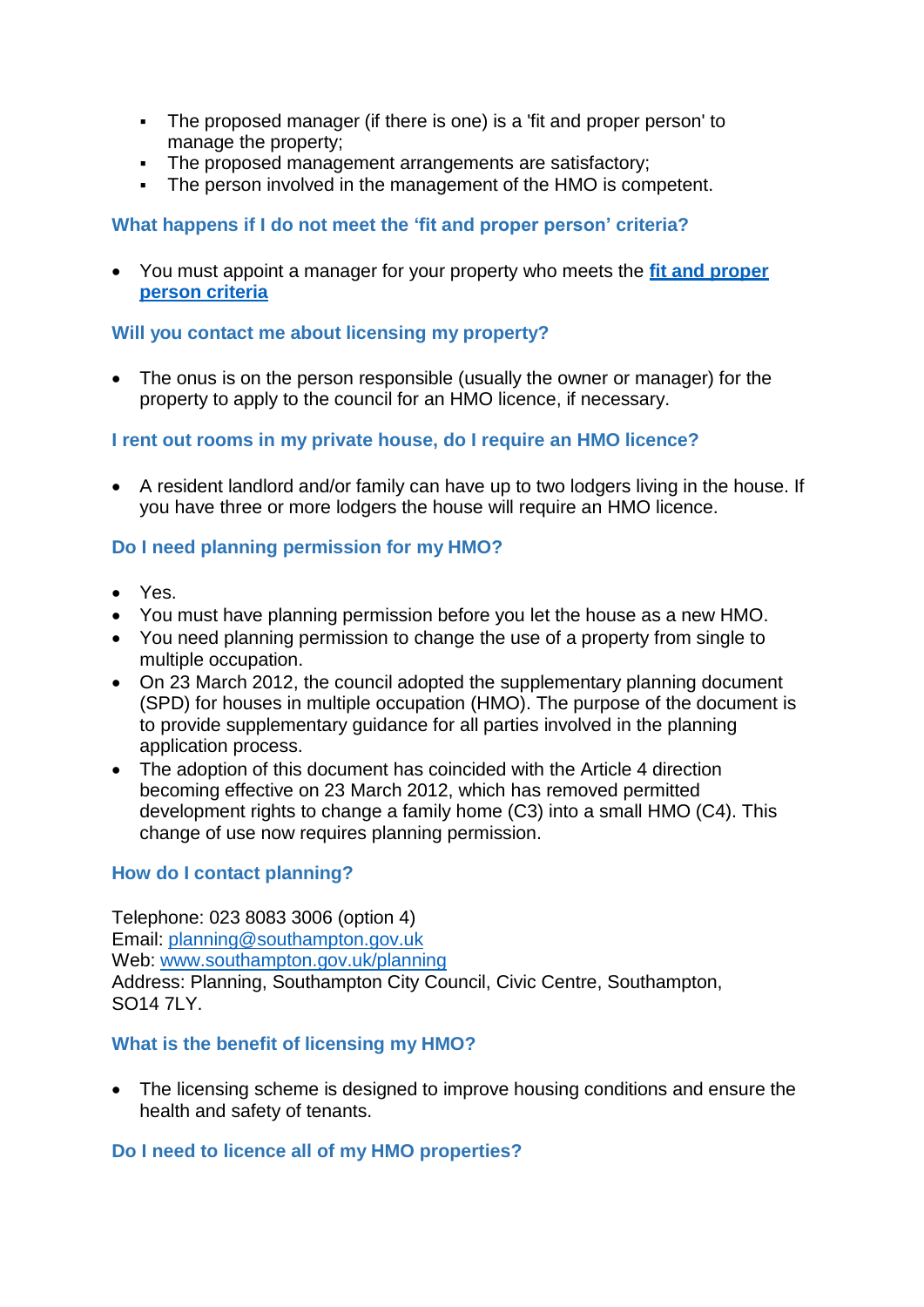- Yes, if they are in a licensable area of the city.
- You must hold a separate licence for each property that meets the licensing criteria.

# <span id="page-3-0"></span>**How much does it cost for an HMO licence?**

- **£1100.00** all-inclusive rate (£80 payable upon application, £1020 payable upon award of the licence)
- **£650.00** all-inclusive rate (council surveyor) (£80 payable upon application, £570 payable upon award of the licence) – for the first three months\*
- **£290.00** independent surveyor (registered with RICS or CIEH) compliant rate\* (£80 payable upon application, £210 payable upon award of the licence)

\*Within three months of the property becoming licensable ie. new owner, first tenants or mandatory renewal.

# <span id="page-3-1"></span>**Can I pay the HMO licence fee in instalments?**

No. Licence fees must be paid in full with the licence application.

# <span id="page-3-2"></span>**How long is the HMO licence for?**

- Additional licensing scheme (designation 3) five years from 1 October 2018 to 30 September 2023.
- Additional licensing scheme (designation 2) five years from 20 October 2015 to 30 September 2020.
- Mandatory licensing scheme five years from date the license is issued.

# <span id="page-3-3"></span>**Are there any additional fees?**

- You may be charged a fee equivalent to the additional costs incurred by the council if you:
	- Fail to make a valid application;
	- Fail to provide information requested by the council in a timely manner; or
	- Fail to attend pre-arranged appointments.
- There may also be additional charges for making a change to the licence throughout its duration, equivalent to the additional costs incurred by the council.
- There may also be charges when more than one visit is required to check compliance with licence conditions. Equivalent to the additional costs incurred by the council.

# <span id="page-3-4"></span>**Can I get a refund if I let my HMO to a family?**

- $\bullet$  No.
- You can apply for the licence to be revoked if you no longer want to operate the property as an HMO but you will not receive a refund.

### <span id="page-3-5"></span>**What additional documents are required to support my application for an HMO licence?**

Where applicable, you have to supply the following: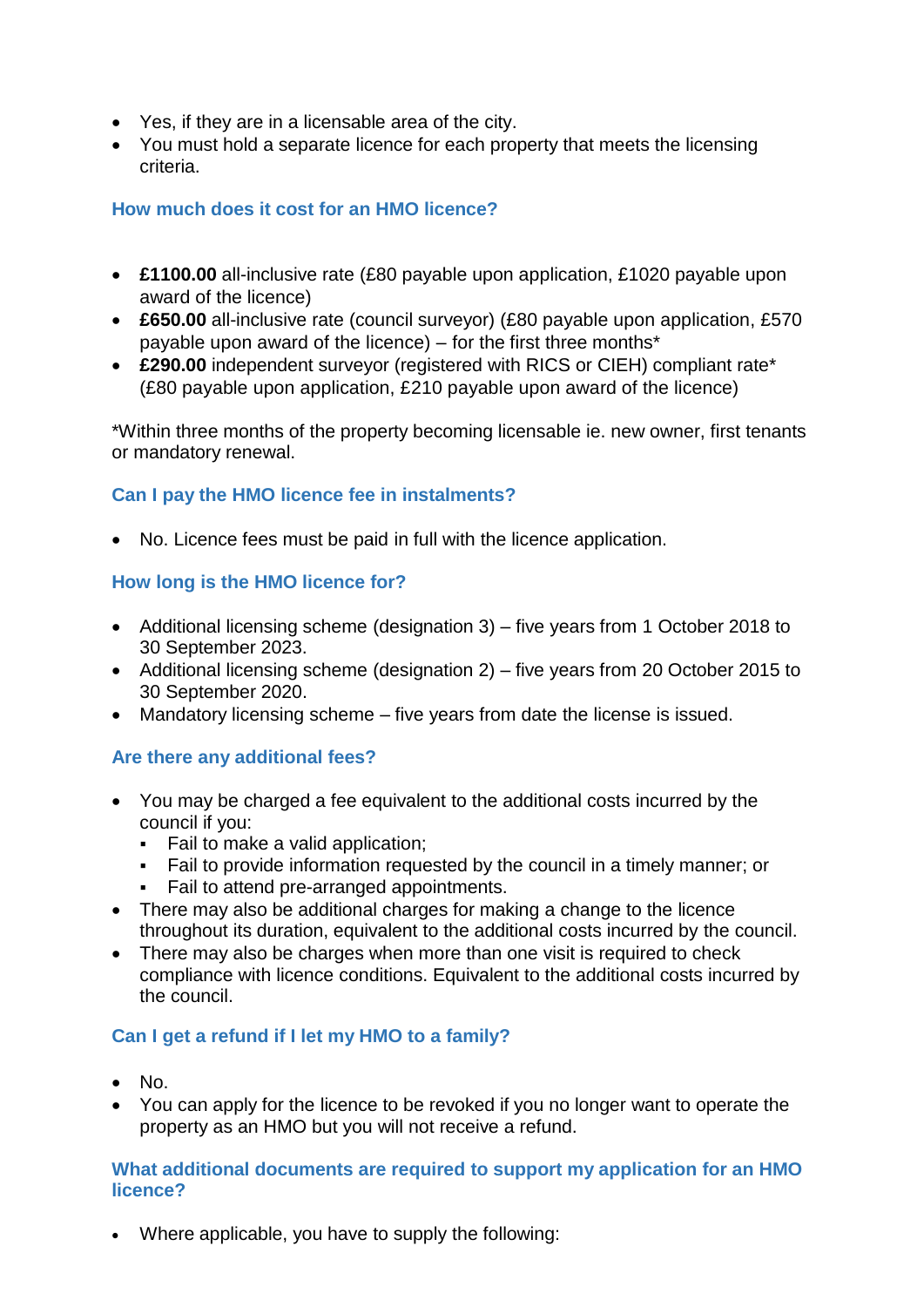- A satisfactory domestic electrical installation condition report dated within five years of date of application;
- A satisfactory gas safety certificate dated within twelve months of date of application;
- **If using an independent HMO surveyor, a completed and signed certificate of** compliance dated within three months of date of application;
- If subject to mandatory licensing, a fire alarm test certificate and an emergency lighting certificate.

### <span id="page-4-0"></span>**Do I need a fire risk assessment?**

- All HMOs should have a fire risk assessment in accordance with the current guidance. There are templates available on line to carry out your own HMO fire risk assessment
- It does not need to be carried out by a surveyor or consultant.
- Hampshire Fire and Rescue will not complete this assessment for you.
	- Further advice about fire safety in HMOs can be found in **the [safety](http://www.southampton.gov.uk/housing/landlords/houses-multiple-occupation/safety-standards.aspx) and [standards](http://www.southampton.gov.uk/housing/landlords/houses-multiple-occupation/safety-standards.aspx) section**

### <span id="page-4-1"></span>**How do I pay for my HMO licence?**

- You can pay online when making your online application
- You can pay by cheque made payable to Southampton City Council.
- You can make a payment in person at the cash office in Gateway (next to the Civic Centre).
- You can pay by credit/debit card by telephoning 023 8083 3527

### <span id="page-4-2"></span>**Do I need to tell others, like my mortgage provider, about my HMO application?**

- Licences are legally enforceable and may require changes to the house.
- People with a legal interest in the property have a statutory right to know how the HMO licence may affect them. This includes mortgagees and other owners or managers.

### <span id="page-4-3"></span>**What are the conditions applied to an HMO licence?**

- There are general conditions relating to the management of the property and specific conditions may require you to provide additional fire precautions and/or amenities. Specific requirements for amenities and space can be found in the **Guidance on standards for Houses [in Multiple Occupation](http://www.southampton.gov.uk/images/guidance-on-hmo-standards-v2_tcm63-368099.pdf)**
- Depending upon the work you need to carry out you may need to seek Building Regulation approval prior to commencing work.

### <span id="page-4-4"></span>**Do I have to complete all the work to comply with the HMO standards before I submit an application for an HMO licence?**

 When the council or an independent HMO surveyor inspects your property you will be advised what works are required to comply with the standards.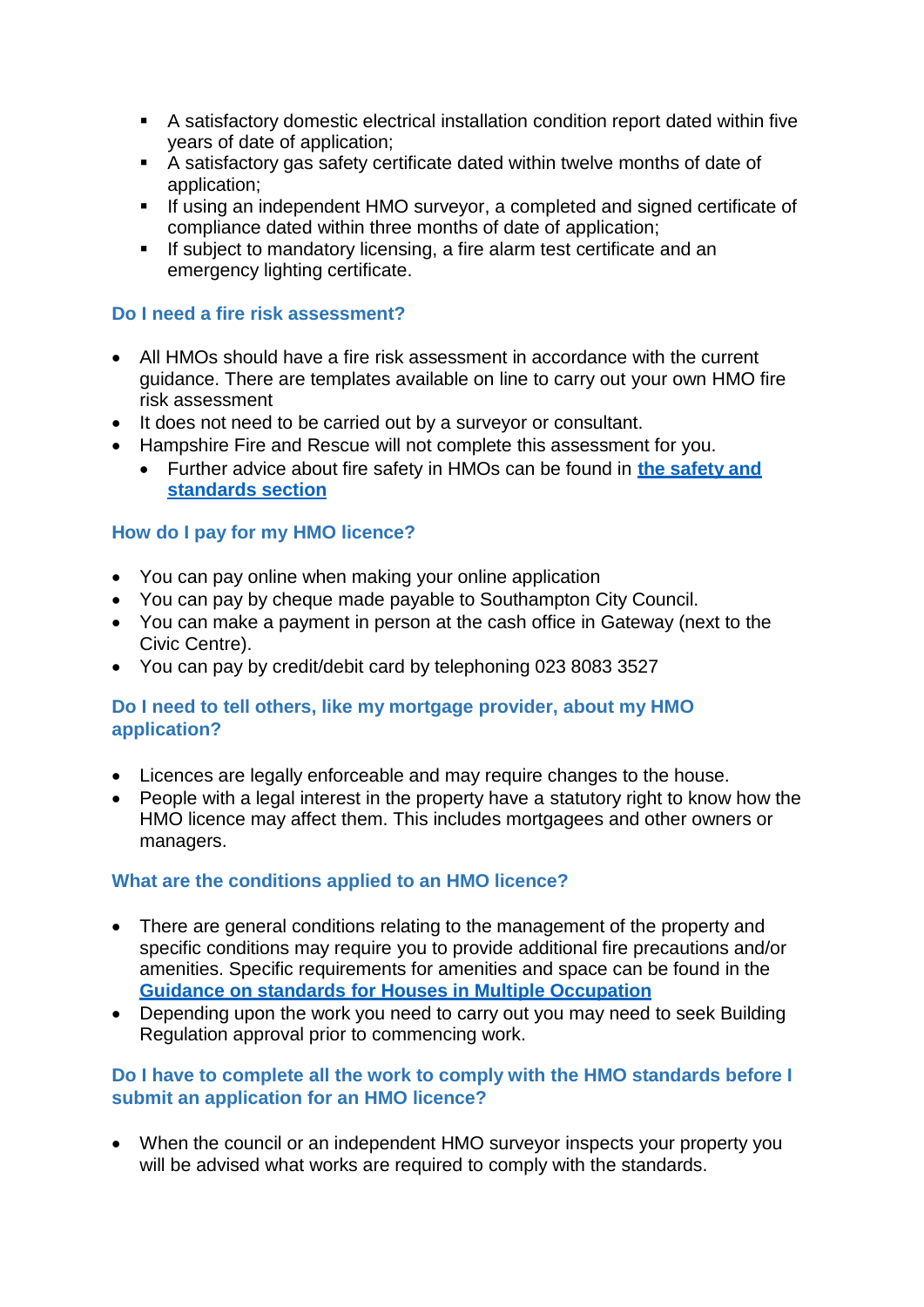- If using an independent HMO surveyor all works will need to be completed and a certificate of compliance issued to you.
- The council can set conditions with the licence to incorporate any areas where the property fails to meet the standards.
- Any conditions of the licence would need to be complied with in a reasonable time frame.

# <span id="page-5-0"></span>**What happens if I don't apply for an HMO licence?**

- A person commits an offence under Section 72 of the Housing Act 2004 if he or she is a person having control of or managing an HMO which is required to be licensed under the additional or mandatory licensing schemes but which is not so licensed.
- In practice, a local authority will allow landlords a reasonable time to approach the council to apply to license their properties. In cases the council discover a licensable HMO which has not been licensed, the landlord or manager involved will be given the opportunity to apply for the licence.
- Where necessary, the council will consider instigating legal proceedings for failure to licence a HMO in accordance with our enforcement policy. The maximum fine is currently £20,000 on conviction.
- You should be aware of the following:
	- Rent repayment orders
		- A tenant living in a property that should have been licensed but was not, can apply to the Residential Property Tribunal to claim back any rent they have paid during the unlicensed period (up to a limit of twelve months).
		- Councils can also reclaim any housing benefit that has been paid during the time the property was without a licence. This will only apply where the person having control of or managing the HMO (and therefore responsible for licensing the premises), is also the person having control of the dwelling concerned.
	- Restrictions on termination of tenancies
		- Tenants living in a property that should have been licensed but was not, cannot be evicted by serving a Section 21, Housing Act 1988 Notice, until such time as the HMO is licensed or a management order is in place. This will only apply where the person having control of or managing the HMO (and therefore responsible for licensing the premises) is also the person having control of the dwelling concerned.

# <span id="page-5-1"></span>**What happens if I don't comply with the conditions of the HMO licence?**

- A breach of any of the licence conditions or HMO management regulations is a criminal offence
- A conviction can result in fines of up to £5,000 per offence.

# <span id="page-5-2"></span>**Are there any exemptions from HMO licensing**

• Section 257 HMOs – These are converted blocks of flats, on which building work was completed before 1 June 1992, or which is dealt with by regulation 20 of the Building Regulations 1991.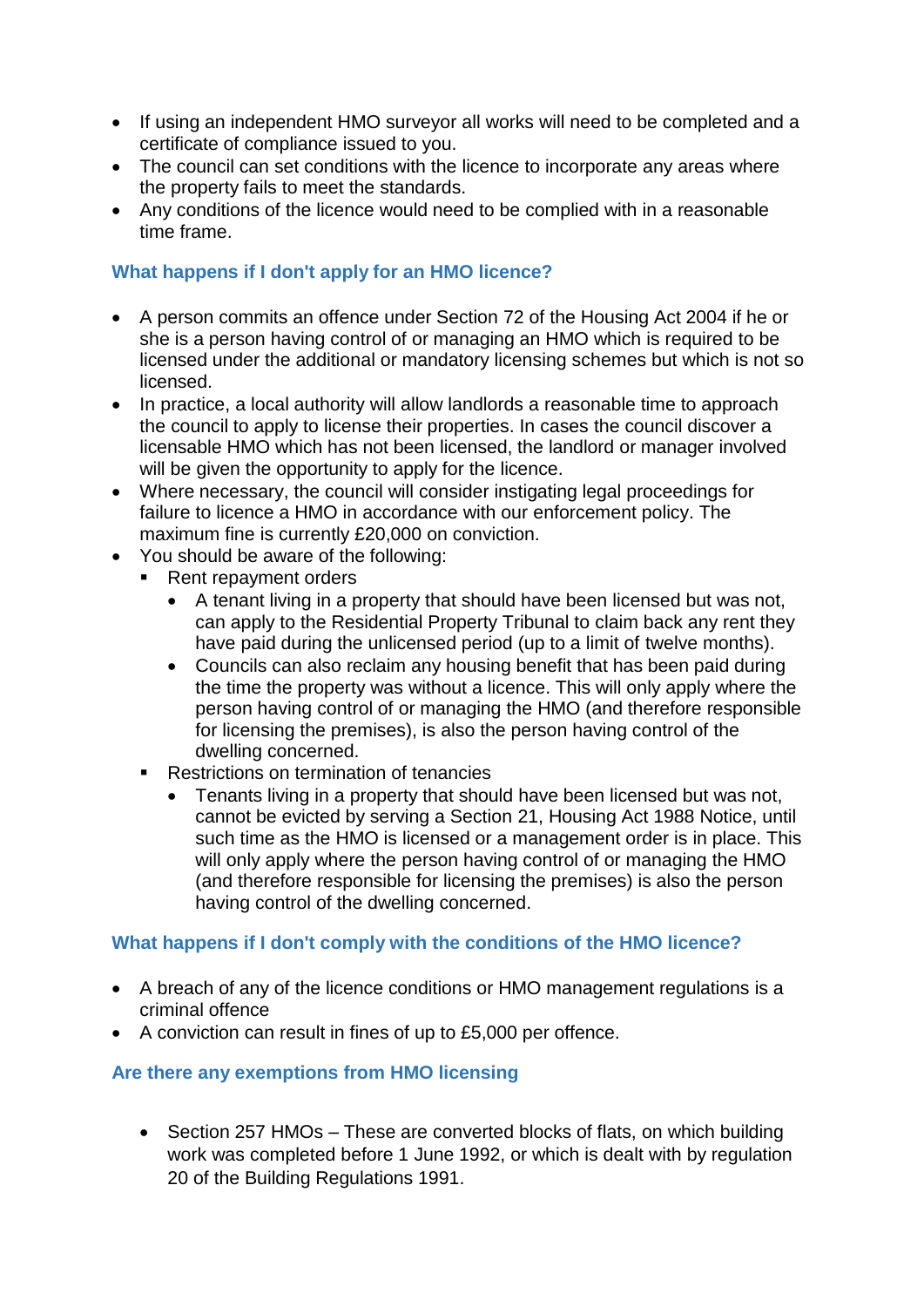- Buildings controlled or managed by the following;
	- $\circ$  A local housing authority
	- o A non-profit registered provider of social housing
	- o A registered social landlord (Part 1 Housing Act 1996)
	- o A Police & crime commissioner
	- o The Mayors office for policing and crime
	- o A fire & rescue authority
	- o A health service body (S9 National Health Service Act 2006)
	- o Co-operative society
	- o Educational Establishments
	- o Religious communities

# <span id="page-6-0"></span>**I am going to sell my HMO**

- The licence holder is legally responsible for the HMO.
- You must inform the council when the property is sold.
- Your licence will be revoked when the HMO has been sold.
- The new owner must apply for a licence and pay a fee to continue operating the property as an HMO.
- Licences are not transferable.

# <span id="page-6-1"></span>**As an HMO landlord, how should I tackle antisocial behaviour?**

- Tackling anti-social behaviour is a priority for authorities in Hampshire. There may be specific licence conditions which are tailored to the circumstances of an individual property.
- These conditions may involve a landlord:
	- reporting persistent anti-social behaviour by persons visiting or occupying the HMO to the police;
	- **EXT** ensuring security arrangements are in place to prevent unauthorised access;<br>**EXECUTE:** external sensor lighting to discourage such behaviour
	- external sensor lighting to discourage such behaviour.
- Tenancy agreements should contain clauses relating to anti-social behaviour.
- Tenants that consistently cause problems are in breach of their tenancy and you can therefore take steps to take possession of your property.
- See the council's **antisocial [behaviour](http://www.southampton.gov.uk/people-places/community-safety/default.aspx) pages** for further advice.

# <span id="page-6-2"></span>**Is there a public register containing my personal information?**

- Certain details are required to be held on a public register. These include:
	- Address of the HMO:
	- Name, address and telephone number of the licence holder;
	- Description of the HMO number and type of rooms present, amenities and occupant levels;
	- Any relevant Residential Property Tribunal information
- The public register is available to view at [www.southampton.gov.uk/hmo](http://www.southampton.gov.uk/hmo)